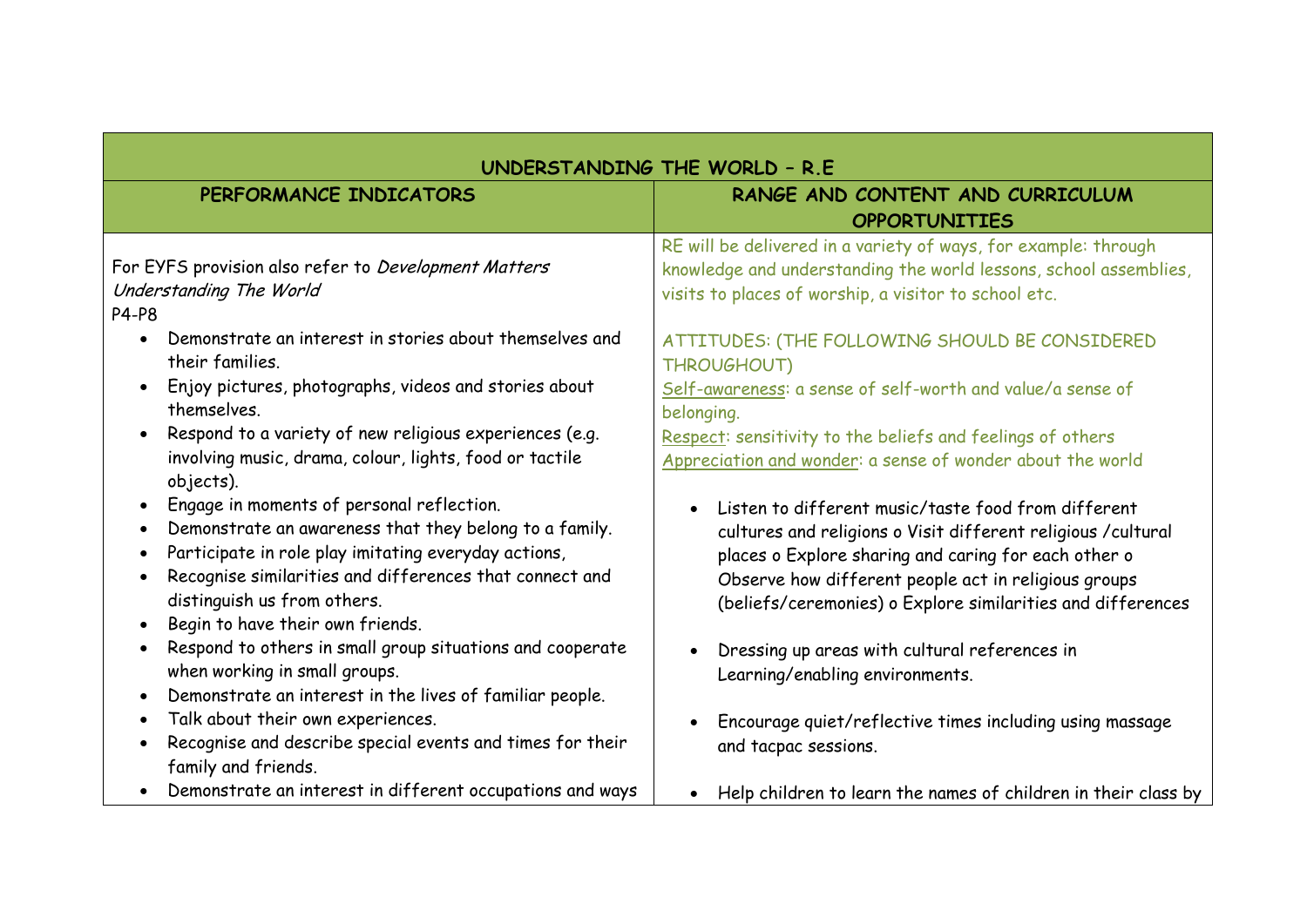## of life.

- Join in with family customs and routines.
- Recognise other cultures and faiths within their community by sharing and celebrating a range of practices and special events.
- Evaluate their own work and behaviour in simple ways, beginning to identify some actions as right or wrong on the basis of the consequences.

National Curriculum expections

- Explore a range of religious and moral stories and sacred writings and talk about their meanings.
- Name and explore a range of celebrations, worship and rituals in religions or beliefs, recognising the difference they make to individuals, families and local community.
- Identify and suggest meanings for religious symbols, using a range of religious and moral words and exploring how they express meaning.
- Recognise the importance for some people of belonging to a religion or holding special beliefs, in diverse ways, exploring the difference this makes to their lives.
- Understand how moral values and a sense of obligation can come from beliefs and experience.

## using greeting songs.

- Talk to children about their families, looking at photographs.
- Make photograph books of their families and friends.
- Collect stories for, and make books about, children in the group, showing the things they like to do.
- Provide books and resources which represent children's diverse backgrounds and which avoid negative stereotypes.
- Make photographic books about the children in school, encourage parents to contribute to these.
- Support children's understanding of difference and empathy by using props such as puppets and dolls to tell stories about diverse experiences.
- Celebrate and value cultural, religious and community events and experiences.
- Listen to music, sing songs and learn dances linked to different cultures.
- Sensory stories.
- Encourage and make time for discussions about friends, role play, and friendship stories. Talk about their home and